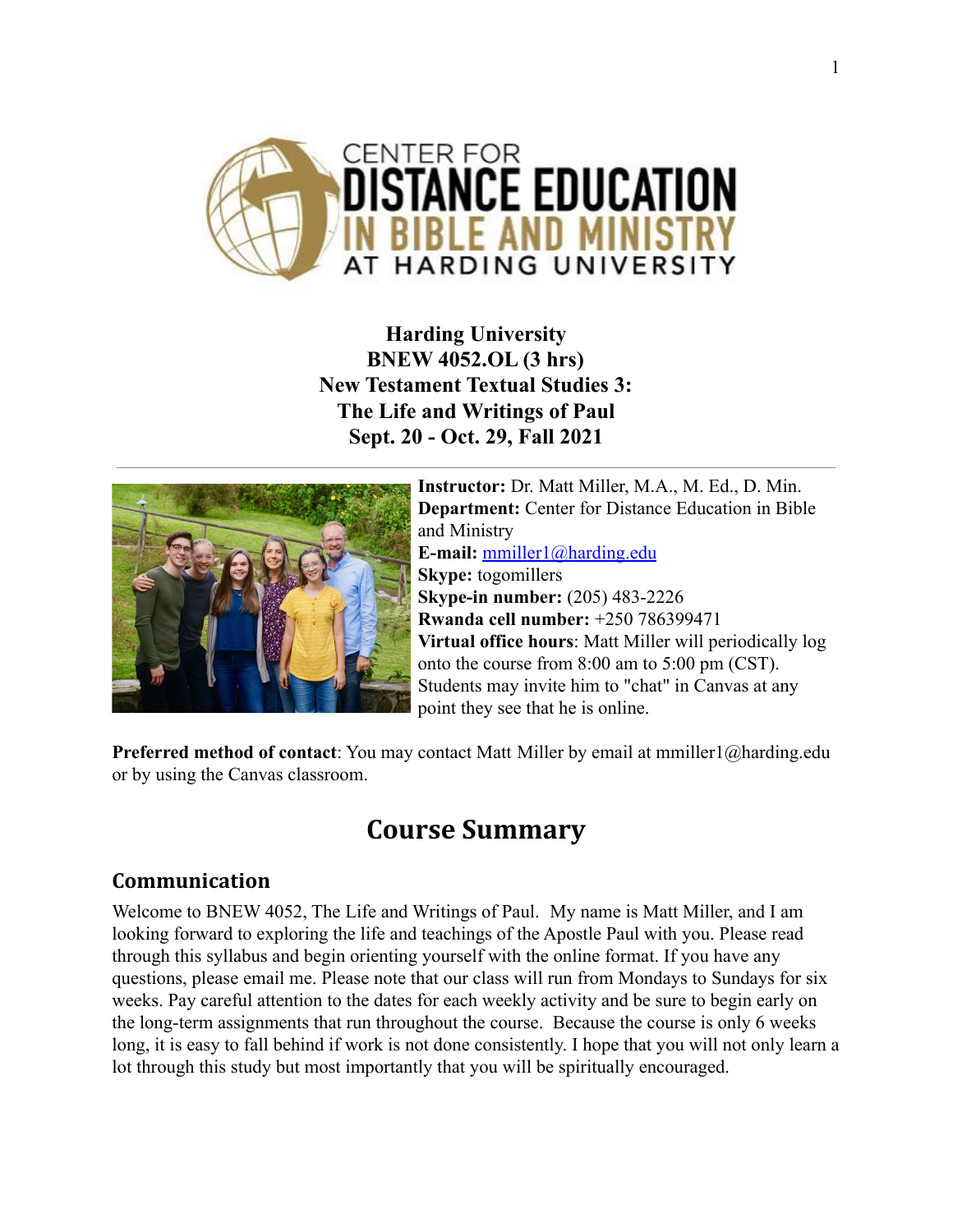## **Materials**

Pollard, Paul. *From Saul to Paul: His Story.* Harding University, 2000.

Sampley, J. Paul. *Walking Between the Times: Paul's Moral Reasoning*. Fortress Press, 1991. ISBN: 0800624793

For the purpose of consistency in-class discussion and assignments, the NIV Text of the Bible is preferred, and the NIV Study Bible is recommended but not required.

**Supplemental Readings:** Some additional reading assignments may be given throughout the course. These will be included in the weekly module.

Students may purchase textbooks at the HU bookstore at the following link: <http://hubookstore.harding.edu/SelectTermDept.aspx>. Students should have access to online purchasing of course resources through Pipeline. The textbooks may be purchased through the Harding Bookstore or other vendors as long as they are the same as the books listed in this syllabus.

**HU Direct Access** is a platform that delivers digital course materials to students at a low price. It provides you with your course materials through Canvas, Harding's Learning Management System (LMS). Things to know about HU Direct Access:

- You get access to your course materials on the first day of class.
- You have free access to your course materials the first week of class after that the cost for these materials will be added to your student account unless you opt-out by the deadline.
- An email is sent from the bookstore at least a week before class starts, welcoming you to HU Direct Access and outlining details about your course materials and the associated cost.
- If you choose to opt-out of accessing your course materials through HU Direct Access, communicate this to your instructor.
	- [FAQ](https://drive.google.com/file/d/1hPrNJgpgHCyjLotWhfGvKBU8P4VdTFB8/view?usp=sharing) about HU Direct Access.
	- For support email Harding's Bookstore at [hutextbooks@harding.edu](mailto:hutextbooks@harding.edu) or via phone at 501-279-5187.

Don't forget: *It is the student's responsibility to know, study, and be prepared to quiz and test over all books and online material*

*You may also purchase your textbook from [Amazon.](https://www.amazon.com/New-Used-Textbooks-Books/b?node=465600&ref=sxts_snpl_5_1_3ccd1565-66df-4f57-8bf6-634b339655a7&qid=1550095169&pd_rd_w=toHxw&pf_rd_p=3ccd1565-66df-4f57-8bf6-634b339655a7&pf_rd_r=DJ19E92HZN369JFX3QE5&pd_rd_r=dd5fa3d2-3ce6-449e-83a2-eb42460d31af&pd_rd_wg=84i18)*

# **Catalog**

This course coordinates with BNEW 2050 and BNEW 3050 to provide a concentrated study of New Testament texts. This course may be repeated for up to 6 hours of credit based on three distinctive studies in the New Testament. The focus of this course is on the life and writings of Paul.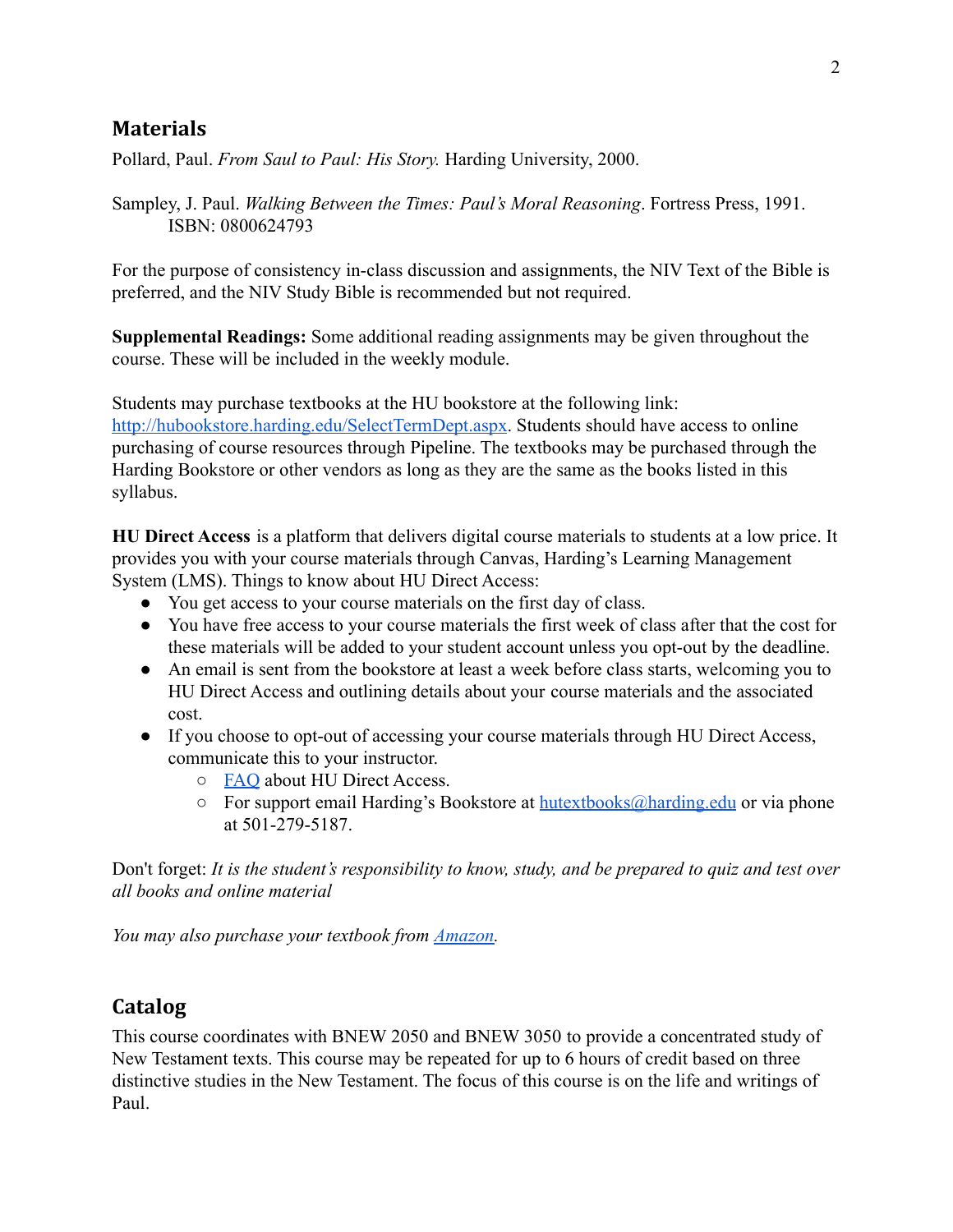## **Rationale**

This course allows for an in-depth study of a specific book, or books, or genre within the New Testament. Through a coordinated effort, major books and portions of the New Testament will be available each semester for study.

## **Harding University's Mission**

[Harding's mission](https://www.harding.edu/about/mission) is to provide a quality education that will lead to an understanding and philosophy of life consistent with Christian ideals.

## **College of Bible and Ministry Mission Statement**

The College of Bible and Ministry of Harding University seeks to lead all students to know, live, and share God's Word and to understand, love, and serve God's world through and beyond their chosen vocation.

# **Learning Outcomes**

## **University Level Student Learning Outcomes (ULOs)**

Harding University has student learning outcomes that are expectations of learning across the liberal arts curriculum. Click [here](https://www.harding.edu/provost/assessment) to see the ULOs on Harding's Assessment webpage. This class focuses on ULO1 Biblical Knowledge and Application as its primary university-level learning outcome:

ULO 1: Students will demonstrate an understanding of biblical content and interpretation and their applications in ethical decision-making.

# **College of Bible and Ministry Level Student Learning Outcomes (COBAM/SLOs)**

The student learning outcomes for the College of Bible and Ministry are as follows:

- 1. Students will demonstrate knowledge of the content and contexts of Scripture.
- 2. Students will express appreciation for the values of Jesus as reflected in Christian Scripture.
- 3. Students will demonstrate skills in sharing God's Word.
- 4. Students will analyze major challenges facing a diverse world from a Christian perspective.
- 5. Students will exhibit skills for holistic ministry which contribute to the mission of God's Spirit in the world.
- 6. Students will serve in ways that reflect Christian values and demonstrate skills for competent church ministry and/or for graduate study in related fields.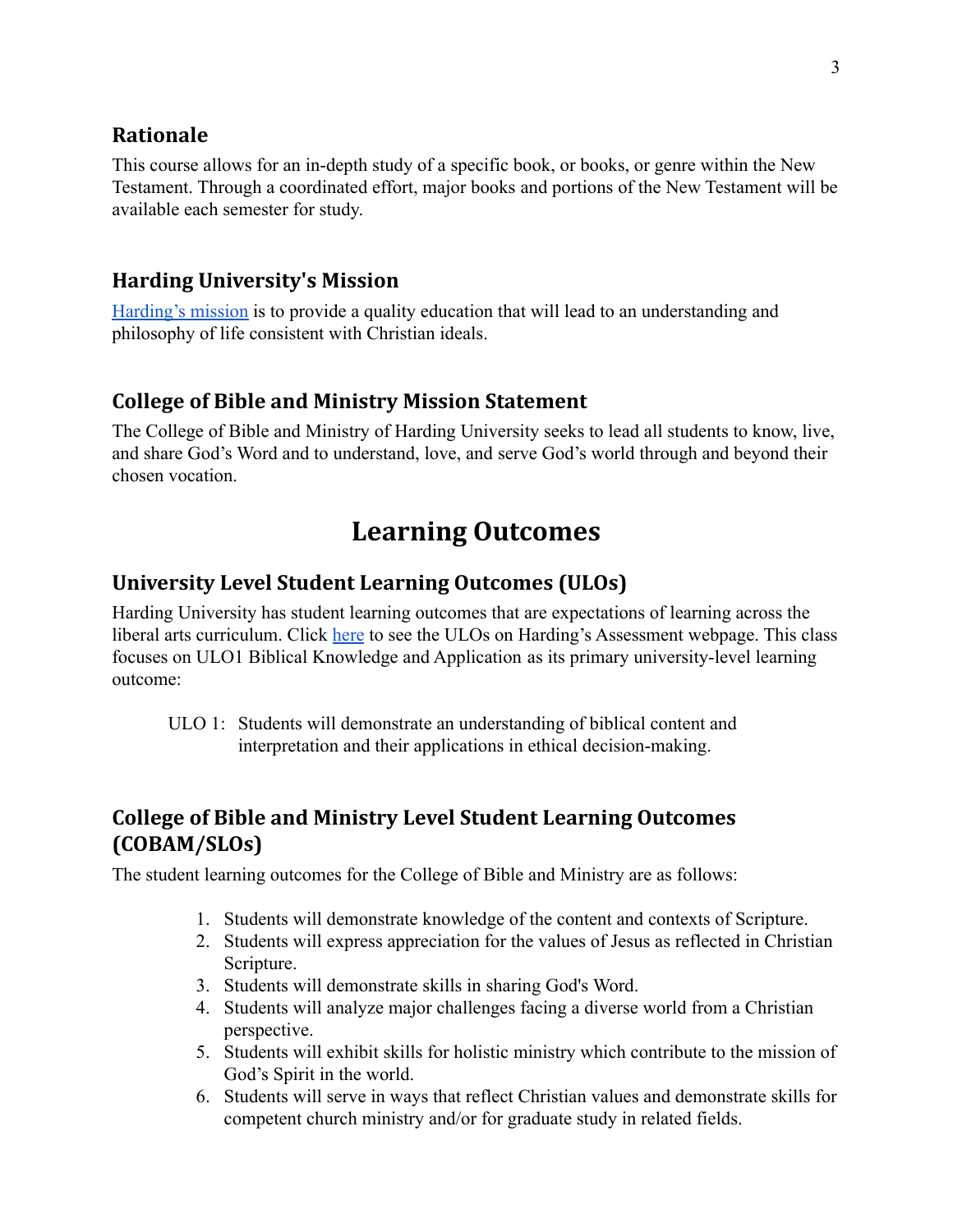#### **Course Level Student Learning Outcomes (CLOs)**

The purpose of the course is to introduce the students to the life, ministry, and writings of the Apostle Paul. Historical and cultural backgrounds of Paul's life will be examined, major themes of his preaching will be explored, and the application of truth from his life and teaching will be made. By the end of the course students should be able to:

- 1. Demonstrate a general knowledge of the historical and cultural backgrounds of the life and ministry of Paul. **(COBAM/SLO 1)**
- 2. Demonstrate an understanding of the message Paul preached, the general content of his letters, and the chronology of his life and ministry. **(COBAM/SLO 1, 2)**
- 3. Evaluate the reasons for the great change in Paul's life and for his impact on the early church. **(COBAM/SLO 1)**
- 4. Apply principles learned from the life, ministry, and letters of Paul to the context of the student's own life, the church today, and current cultural issues. **(COBAM/SLO 2, 4, 6)**

(Each of the above objectives will be assessed through class discussions, assignments, and exams.)

# **Grading and Assignment Details**

#### **Grading**

 $A = 90-100\%$ :  $B = 80-89\%$ :  $C = 70-79\%$ :  $D = 60-69\%$ :  $F = 0-59\%$ 

#### **Assessment**

Discussion questions =  $15\%$ Application assignments  $= 10\%$ Reflection assignments  $= 10\%$ Ouizzes  $= 10\%$ Exam  $1 = 15\%$ Final Exam  $= 15\%$ Book Review= 10% Journal =  $15%$ 

#### **Assignments**

Due to the nature of online learning, the students are expected to replace classroom time with reading, writing, and frequent class participation online. Please look at each requirement below carefully. All assignments must be completed on time! Each day an assignment is late results in a letter-grade deduction on the assignment.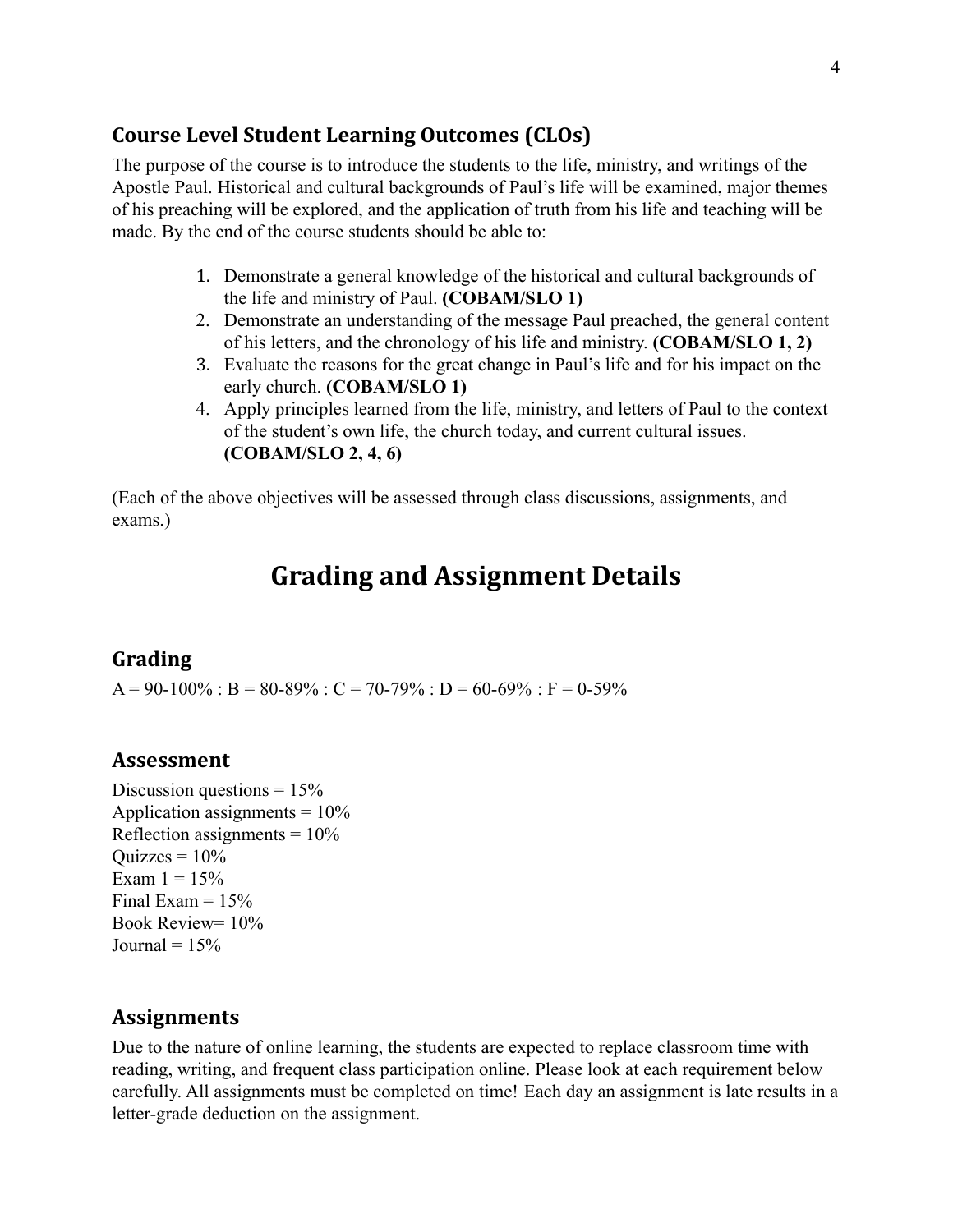**Discussion questions: (CLO 1, 2)** (15% of final grade) : (1) Comment on 2 discussion questions posted for each week by Wednesday. (2) Respond to at least two comments posted by classmates or the instructor by Thursday.

**Application assignment: (CLO 2, 4)** (10%): Respond to the application question (due on Fridays). This question will be posted in the weekly "Discussion Forum" topic list.

**Reflection assignment: (CLO 4)** (10%): Respond to the reflection question, due on Sunday of each week. You can find the assignment in the "Discussion Forum" topic list. This assignment will normally be posted on Fridays.

#### **Exams (CLO 1, 2, 3)**:

- Quizzes (10%): Each week the students will be required to take a quiz that tests content acquisition from the weekly reading assignments. Students may take the quiz as many times as they like, and the highest grade will be recorded. However, the quiz may not be taken after Sunday, 11:59 pm CST
- Exam 1 (15%): Exam 1 will be due on Sunday of week 4. More instructions will be provided in week 4.
- Final Exam (15%): The final exam will be due on Sunday of week 6. More instructions will be provided at the end of week 5.

#### **Special Projects**

- Book Review (10%) **(CLO 2, 3)**: Students must choose one of the books from the following list to read and then compose a critical book review of the text. The review should be at least 2 pages long (double spaced, Times New Roman font, size 12) and include a brief summary of the content of the book and the student's response to it. You can request the book you choose from your local library or buy it online, but you should start the process quickly so you have enough time to complete the assignment. The book review will be due on Sunday of Week 5.
	- Allen, Roland. *Missionary Methods: St. Paul's or Ours?* Wm. B. Eerdmans: 1962. ASIN: B00DT66EPW
	- Arnold, Clinton E. *Power and Magic: The Concept of Power in Ephesians.* Baker Books: 1997. ASIN: B01K16EUL2
	- Arnold, Clinton E. *Powers of Darkness: Principalities & Powers in Paul's Letters.* Intervarsity Press: 1992.

Banks, Robert J. *Paul's Idea of Community: The Early House Churches in Their Cultural Setting* (Revised Edition). Hendrickson: 1994.

Malherbe, Abraham J. *Paul and the Thessalonians*. Fortress Press: 1987. ISBN: 1610973550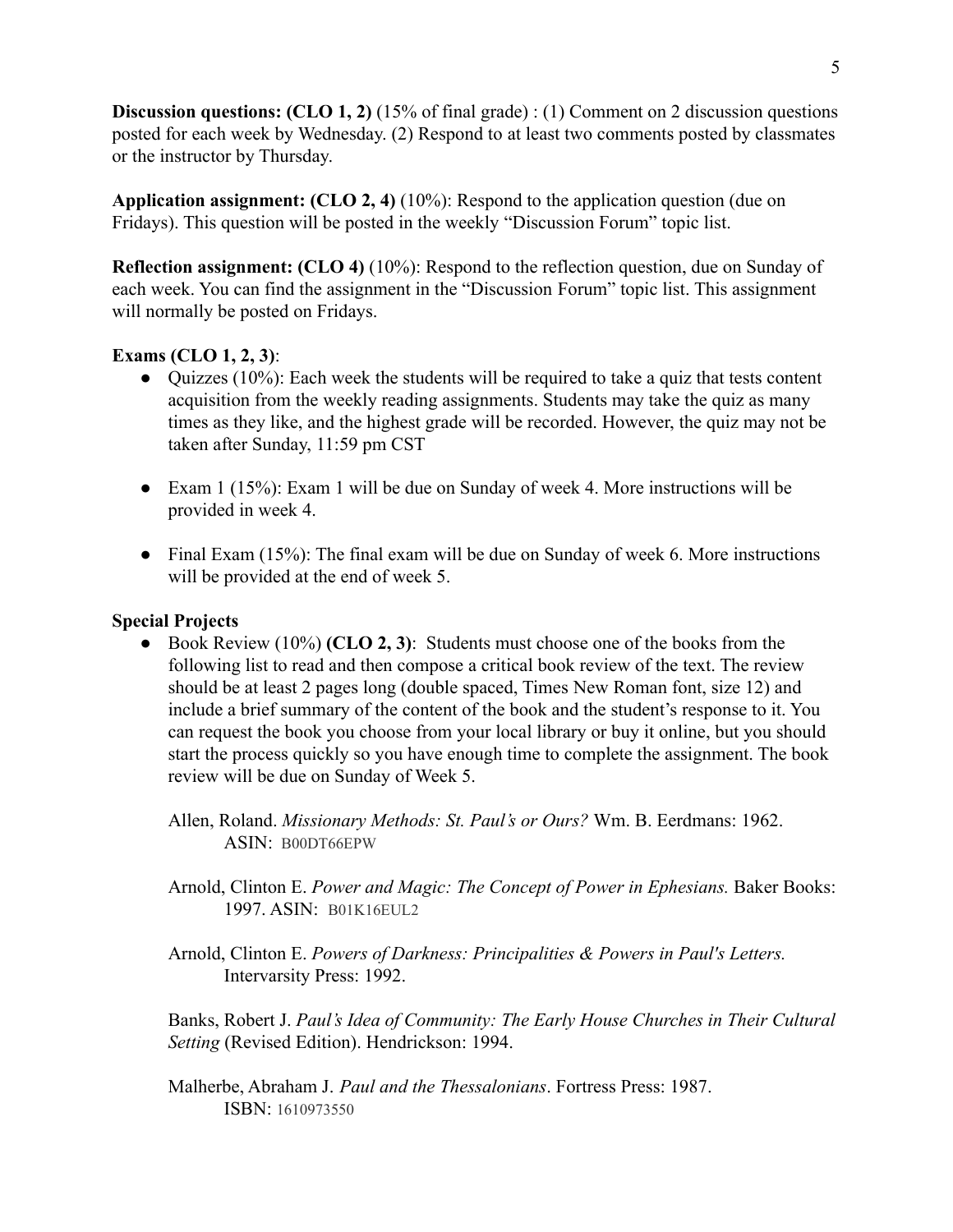Peterson, William J. *The Discipling of Timothy.* Victor Books: 1980. ISBN: 088207217X

Witherington III, Ben. *The Paul Quest: The Renewed Search for the Jew of Tarsus.* Intervarsity Press: 2001.

Wright, N.T. *What St. Paul Really Said: Was Paul of Tarsus the Real Founder of Christianity?* Eerdmans: 2014. Fortress Press: 2006 (Reprint Ed.) ISBN: 978-0802871787.

**● Electronic Journal (15%) (CLO 2):** The weekly reading assignments include all 13 of Paul's New Testament letters. As students read through the letters, they will be required to keep an electronic journal of reflections upon the following four questions:

-What does this verse/passage teach me about the nature of God?

-What does this teach me about the nature of Jesus?

-What does this teach me about the nature of the church?

-What does this teach me about my identity as a Christian?

As truths concerning one of these four questions are encountered, the scripture reference should be noted and the truth stated in the student's own words. For full credit to be obtained, an average of two entries should be made for each chapter read. The journal should be kept in a text document (Microsoft Word is preferred. Any other type of document must be cleared with the instructor before the project is turned in.).

The journal must be turned in in three sections:

-Weeks one and two (Romans, Galatians, 1 & 2 Corinthians) on Sunday of week 2 -Weeks three and four (1 & 2 Thessalonians, Philippians, Ephesians, Colossians on Sunday of week 4

-Weeks five and six (1 & 2 Timothy, Titus, Philemon) on Sunday of week 6.

#### **Course Outline**

Week 1: Sources for a study of Paul's life and backgrounds of Tarsus

- Week 2: Roman, Greek, and Jewish backgrounds of Paul
- Week 3: Paul's conversion and interaction with Jesus
- Week 4: Paul's place in society
- Week 5: Paul's missionary journeys

Week 6: Paul's letters

## **Weekly Reading Schedule**

Weekly module: The course will be taught in six weeks. Therefore, use the following weekly schedule: **Monday** begin to read the assignments and notes. By **Wednesday** answer the discussion questions and begin to discuss your answers. By **Thursday** comment on at least two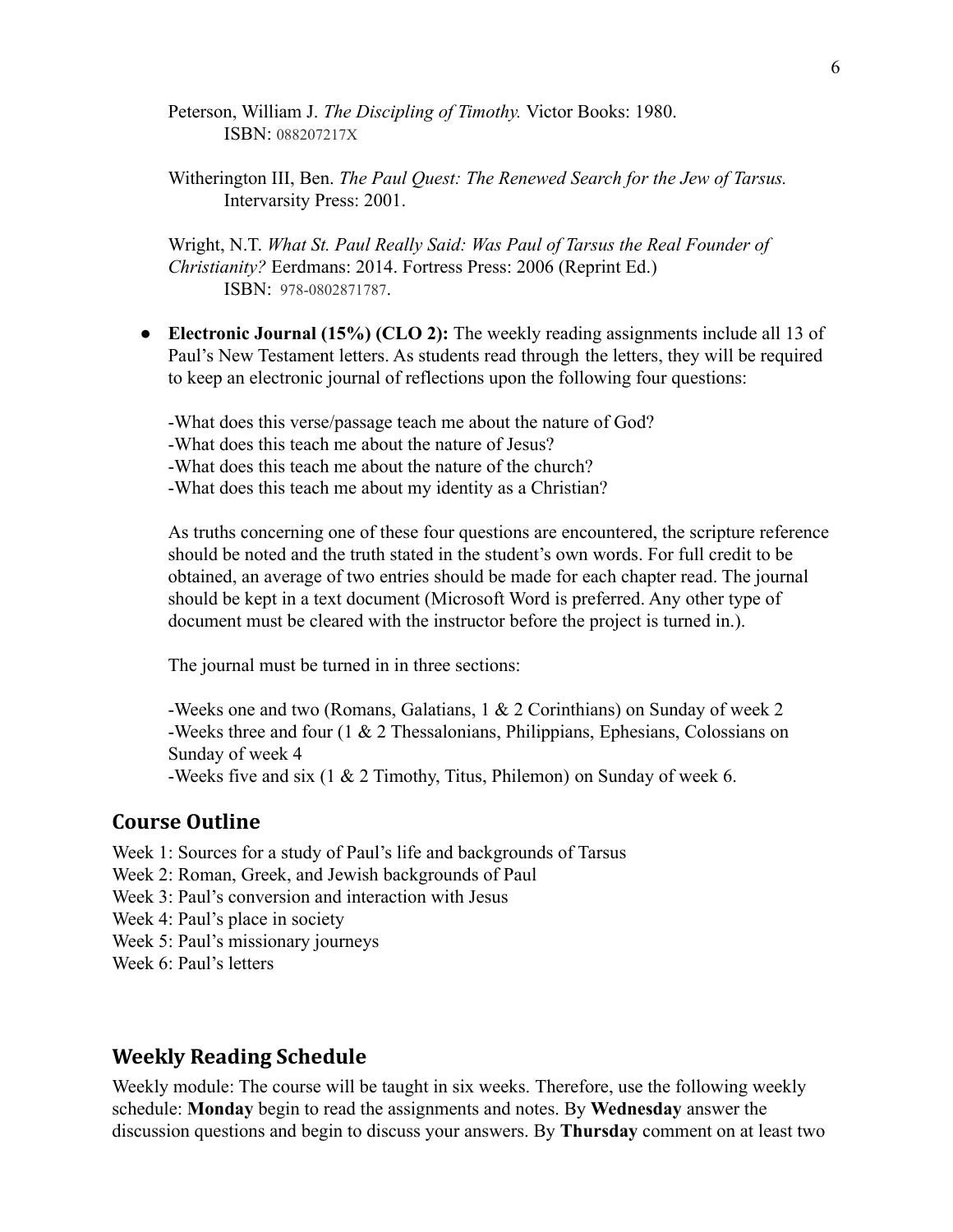posts of your classmates. **Friday** post the application assignment. **Sunday** post the reflection assignment and be sure the quiz or any exams are completed.

Week 1: Pollard 1-20; Sampley 1-33; Romans and Galatians, and "Netiquette" Week 2: Pollard 21-52; Sampley 37-49, 1 and 2 Corinthians Week 3: Pollard 53-77; Sampley 50-62, 1 and 2 Thessalonians and Philippians Week 4: Pollard 78-99; Sampley 63-76, Ephesians and Colossians Week 5: Pollard 100-153; Sampley 77-100, 1 and 2 Timothy and Titus Week 6: Pollard 154-174; Sampley 101-119, Philemon

| Week                             | <b>Discussion</b><br><b>Posts</b><br>(Wednesdays) | Two<br><b>Discussion</b><br>Post<br><b>Responses</b><br>(Thursdays) | <b>Application</b><br><b>Assignments</b><br>(Fridays) | <b>Reflection</b><br><b>Assignment</b><br>and Journal<br><b>Entries</b><br>(Sundays) | <b>Exams</b><br>and<br><b>Quizzes</b><br>(Sundays) | <b>Special</b><br>Project               |
|----------------------------------|---------------------------------------------------|---------------------------------------------------------------------|-------------------------------------------------------|--------------------------------------------------------------------------------------|----------------------------------------------------|-----------------------------------------|
| Sept.<br>$20 - 26$               | Sept. 22                                          | Sept. 23                                                            | Sept. 24                                              | Sept. 26                                                                             | Sept. 26<br>Quiz 1                                 |                                         |
| Sept.<br>$27 -$<br><b>Oct. 3</b> | Sept. 29                                          | Sep. 30                                                             | Oct. 1                                                | Oct. 3<br><b>First Journal</b><br>Assignment<br>Due                                  | Oct. 3<br>Quiz 2                                   |                                         |
| Oct.<br>$4 - 10$                 | Oct. $6$                                          | Oct. 7                                                              | Oct. 8                                                | Oct. 10                                                                              | Oct. 10<br>Quiz 3                                  |                                         |
| Oct.<br>$11 - 17$                | Oct.13                                            | Oct. 14                                                             | Oct. 15                                               | Oct. 17<br>Second Journal<br>Assignment<br>Due                                       | Oct. 17<br>Exam 1                                  |                                         |
| Oct.<br>$18-24$                  | Oct. 20                                           | Oct. 21                                                             | Oct. 22                                               | Oct. 24                                                                              | Oct 24<br>Quiz 4                                   | Oct. 24<br><b>Book</b><br>Review<br>Due |
| Oct.<br>$25 - 31$                | Oct. 27                                           | Oct. 28                                                             | Oct. 29                                               | Oct. 31<br>Third Journal<br>Assignment<br>Due                                        | Oct. 31<br>Final<br>Exam                           |                                         |

### **Course Schedule and Due Dates**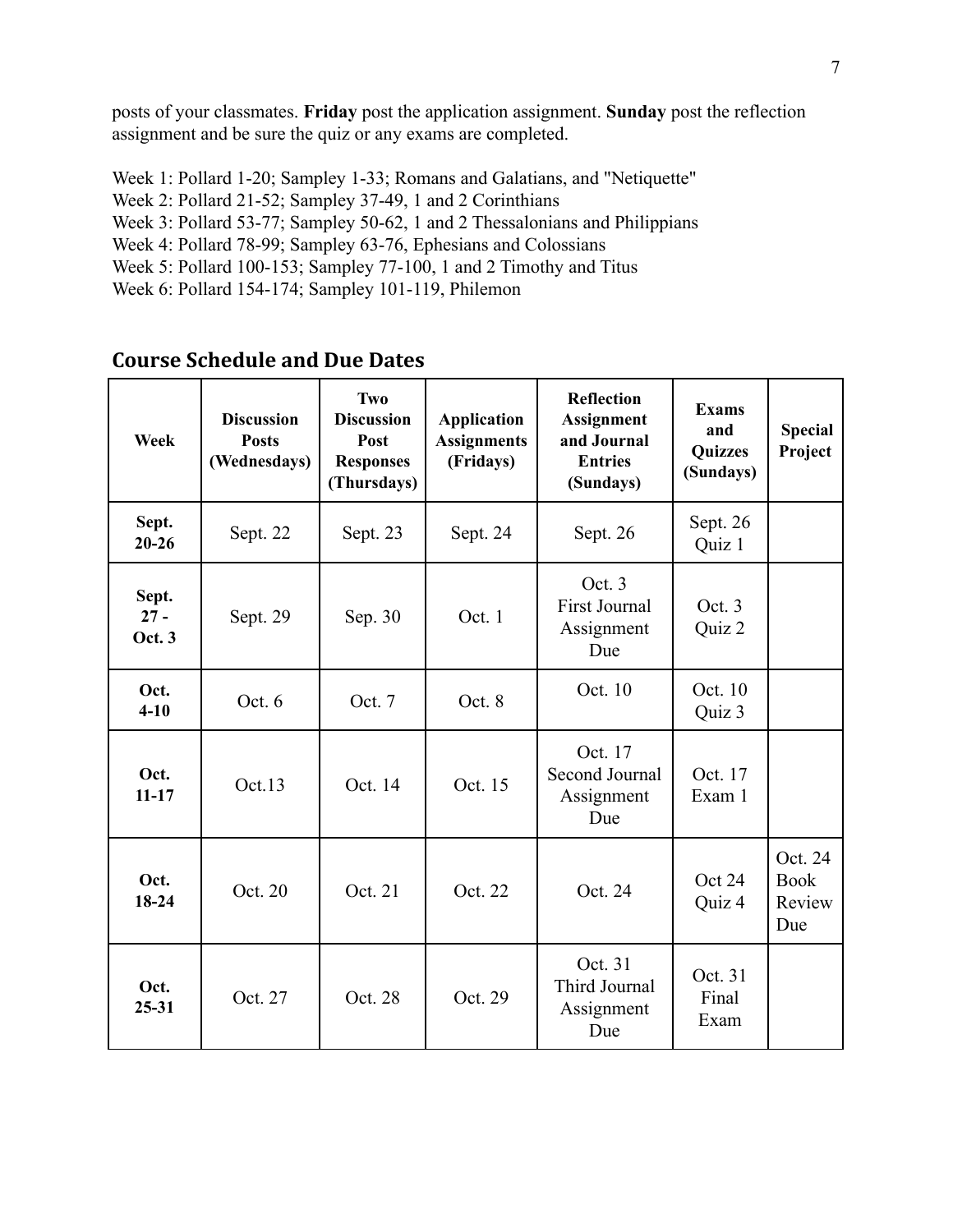### **Time Management Expectations**

In on-ground classes, for every hour spent in the classroom, the typical student should expect to spend at least two hours problem-solving, reading, reviewing, organizing notes, preparing for coming exams/quizzes, and other activities that enhance learning. As an online student, you should expect to spend about 22-25 hours per week on this class for a total of 135 hours of work.

## **Class Participation**

Each week the instructor will post discussion questions based upon the class readings and notes. The students are expected to respond to the questions in a way that reflects their readings, life experiences, and comments of their classmates. The instructor will evaluate the students' ability to demonstrate knowledge of the reading material and notes as well as their ability to evaluate their readings. The weeks will run from Monday to Sunday. The course itself is only six weeks long, which means that a semester's worth of material will be covered in a shorter amount of time. It is very important that the students follow the schedule below. Regular postings will prevent one from falling behind and losing points on his or her grade. No postings for the week will be accepted after 11:59 pm (CST) on Sunday!

Participation in class comprises the heart of online learning. All students are expected to participate in the discussions in addition to the quizzes and exams. When students refrain from contributing to the class discussion, they not only learn less, but their grade also reflects their absence. Make sure you budget enough time this semester to join in the discussions and group activities.

*In alignment with face-to-face attendance policies, any student who misses more than 20% of class discussions and/or quizzes (equal to three weeks/modules) will be dropped from the course with a WF (withdraw-fail). WFs appear on student transcripts, which becomes a permanent part of the student records. If a student falls behind, it would be better to drop the course than to receive a WF.*

Also, for us to have a pleasant learning experience, we must have a certain culture in our discussions. Please read over the online etiquette. We must commit to respectful treatment of each post, remembering that although the course is online, the person submitting the post has flesh and blood and real feelings. Additionally, keep in mind that your posts become part of the history of this course. I would refrain from saying anything that you would not want to be held against you in the future.

### **Netiquette**

1. **Remember this is a classroom**. A Web-based classroom is still a classroom, and comments that would be inappropriate in a regular classroom are likely to be inappropriate in a Web-based course as well. Treat your instructor and your fellow students with respect.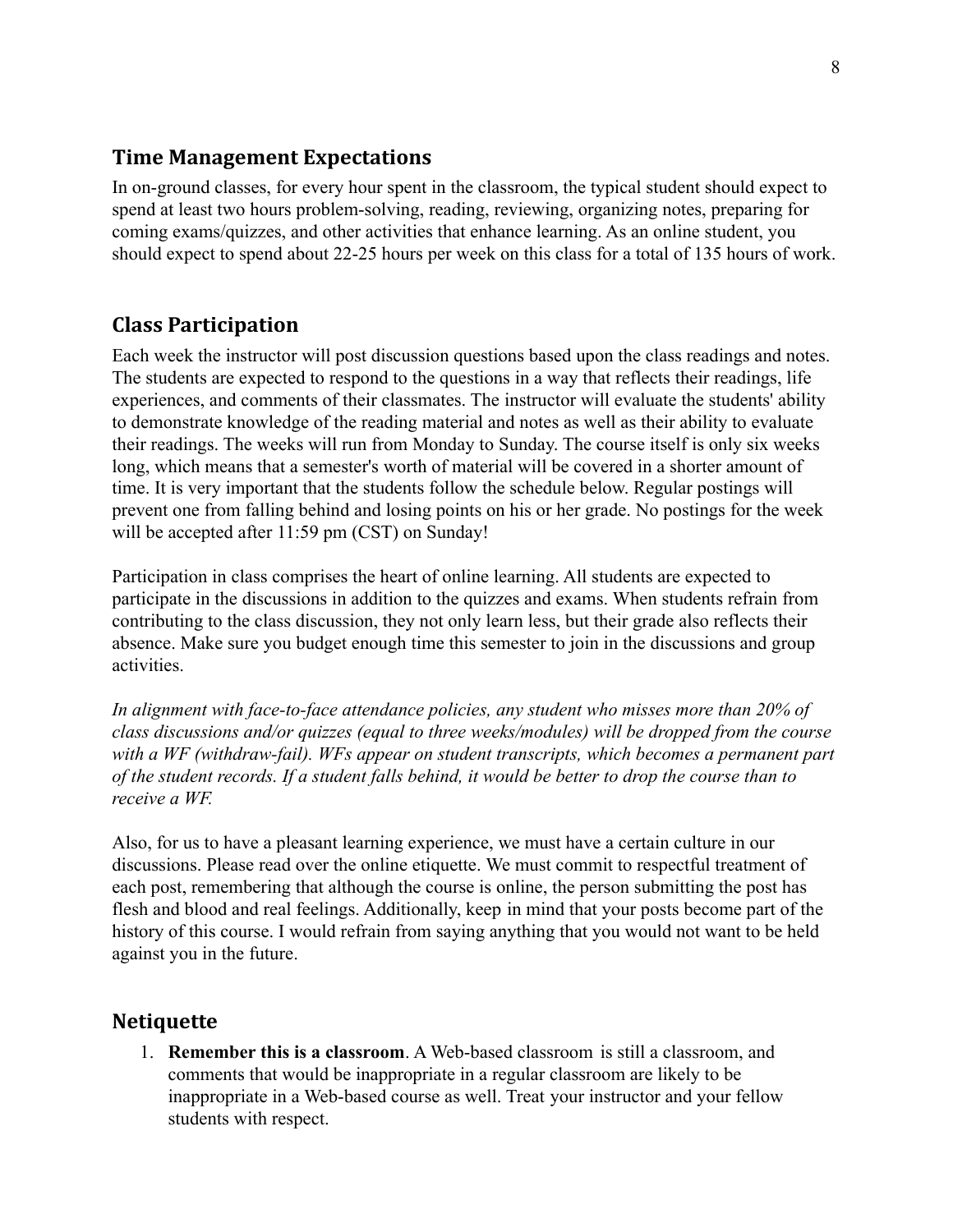- 2. **Brevity is best.** Be as concise as possible when contributing to a discussion. Web-based courses require a lot of reading, and your points might be missed if hidden in a flood of text. If you have several points that you want to make, it might be a good idea to post them individually, in several more focused messages, rather than as a single, lengthy, all-encompassing message.
- 3. **Stick to the point.** Contributions to a discussion should have a clear subject header, and you need to stick to the subject. Don't waste others' time by going off on irrelevant tangents.
- 4. **Read first, write later.** Don't add your comments to a discussion before reading the comments of other students unless the assignment specifically asks you to do so. Doing so is tantamount to ignoring your fellow students and is rude. Comments related to the content of previous messages should be posted under them to keep related topics organized, and you should specify the person and the particular point you are following up on.
- 5. **Post correctly.** Make sure your postings are located in the correct thread.
- 6. **Netspeak.** DO NOT TYPE IN ALL CAPS OR USE EXCLAMATION MARKS!!!!!! :-) This is regarded as shouting and is out of place in a classroom. Given the absence of face-to-face clues, written text can easily be misinterpreted. Avoid the use of strong or offensive language. If you feel particularly strong about a point, it may be best to write it first as a draft and then review it, before posting, in order to remove any strong language.
- 7. **The recorder is on.** Think carefully about the content of your message before contributing it. Once sent to the group, there is no taking it back. Also, although the grammar and spelling of a message typically are not graded, they do reflect on you, and your audience might not be able to decode misspelled words or poorly constructed sentences. It is a good practice to compose and check your comments in a wordprocessor before posting them. However, unless grammar and spelling are graded components of the course do not obsess. Never criticize or comment on others' grammatical or spelling errors, unless doing so is part of your assignment.
- 8. **Test for clarity.** Messages may often appear perfectly clear to you as you compose them, but turn out to be perfectly obtuse to your reader. One way to test for clarity is to read your message aloud to see if it flows smoothly. If you can read it to another person before posting it, even better.
- 9. **Keep a straight face.** Humor is important in an online course as it can add to the enjoyment and the personality of the course. However, avoid humor and sarcasm directed toward others. These frequently depend either on facial or tone of voice cues which are absent in text communication. Keep your humor directed either at yourself or at no one in particular. Also, remember this is a Christian environment and our humor should reflect our respect for each other and Christ. If you have a good clean joke to share, feel free. Humor gives us a glimpse into your personality.
- 10. **Be forgiving.** If someone states something that you find offensive, mention this directly to the instructor. Remember that the person contributing to the discussion may be new to this form of communication. What you find offensive may quite possibly have been unintended and can best be cleared up by the instructor.

# **Submitting Assignments**

Assignments will be submitted through Canvas. To find out how to submit an assignment, read the [submit an assignment guide](https://community.canvaslms.com/t5/Student-Guide/How-do-I-submit-an-online-assignment/ta-p/503).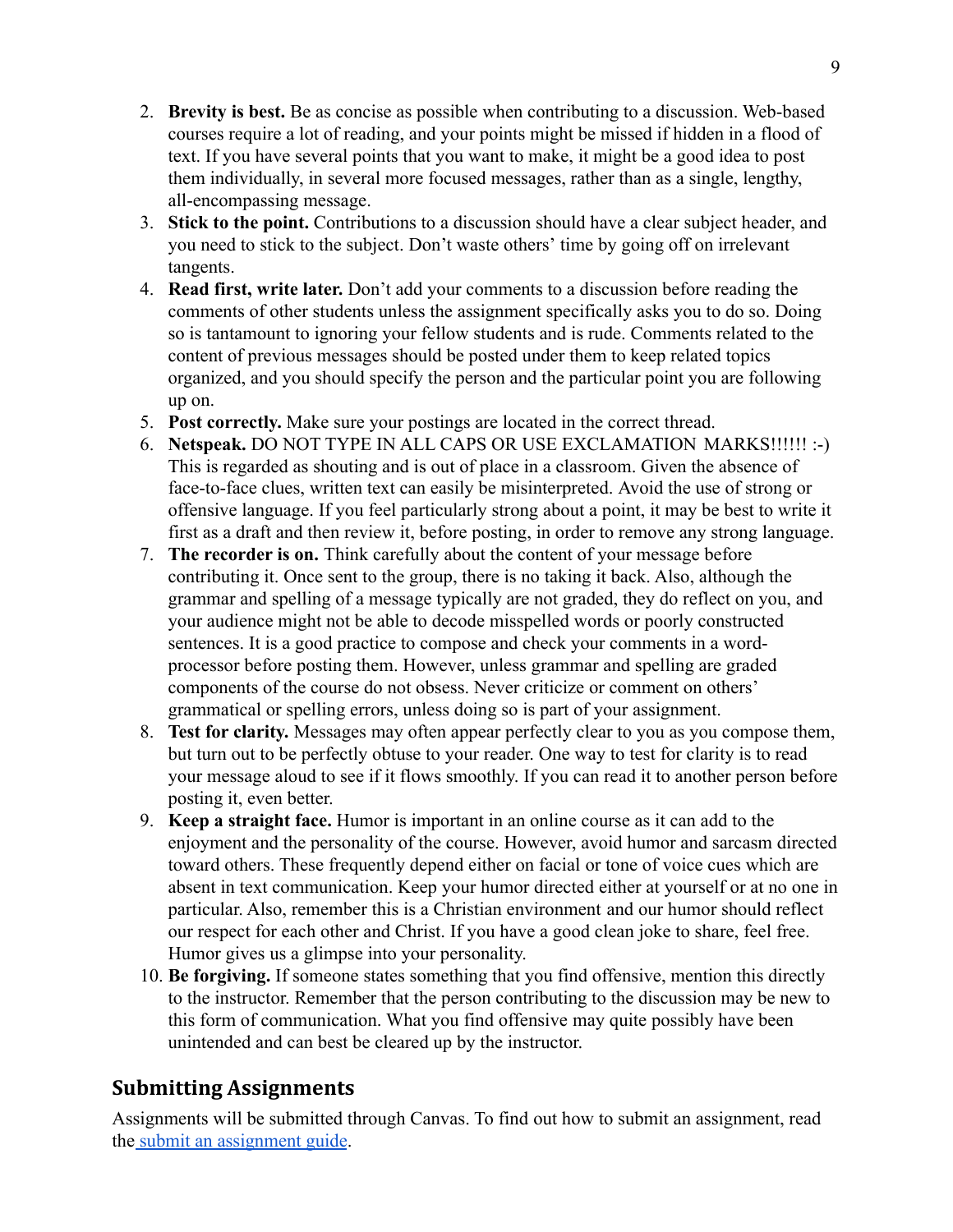#### **File Naming Conventions**

For all assignments, files should be uploaded with this naming convention: LearnerName\_AssignmentName (ex. Smith\_DatabaseEvaluation).

## **Rubric (Evaluation Criteria)**

In Canvas, rubrics are located in two places: 1) Discussions – from the discussion forum, select the gear wheel in the top right, select "Show Rubric" from the drop-down menu. 2) Assignments (non-discussions) – the rubric is displayed at the bottom of the assignment description.

# **Technology Details**

## **Required Technology**

For a list of Canvas-supported browsers, visit the [Canvas community](https://community.canvaslms.com/docs/doc-10720) website*.* This course requires that you have access to a computer that has internet capabilities. You are responsible for having a reliable computer and internet connection throughout the course. You will need to have access to, and be able to use, the following:

- 1. Microsoft Office 365
- 2. Adobe Acrobat
- 3. Microphone and headset
- 4. Camera (if needed for proctoring of high stakes tests)

### **Minimum Technical Skills**

Enrolled students should be able to use the Canvas learning management system; electronic email with file attachments; Microsoft Word, Excel, PowerPoint, or similar software; be skilled at downloading and installing software; and be familiar with Internet search engines such as Google.

## **Technical Support**

For technical assistance from 8:00 a.m. - 5:00 p.m., M-F, please contact the e-Learning Help Desk at Phone: 501-279-5201 Email: elearning@harding.edu Web: [E-Learning Web Address](http://www.harding.edu/elm) For Canvas assistance, search [Canvas Guides.](https://guides.instructure.com/m/8470)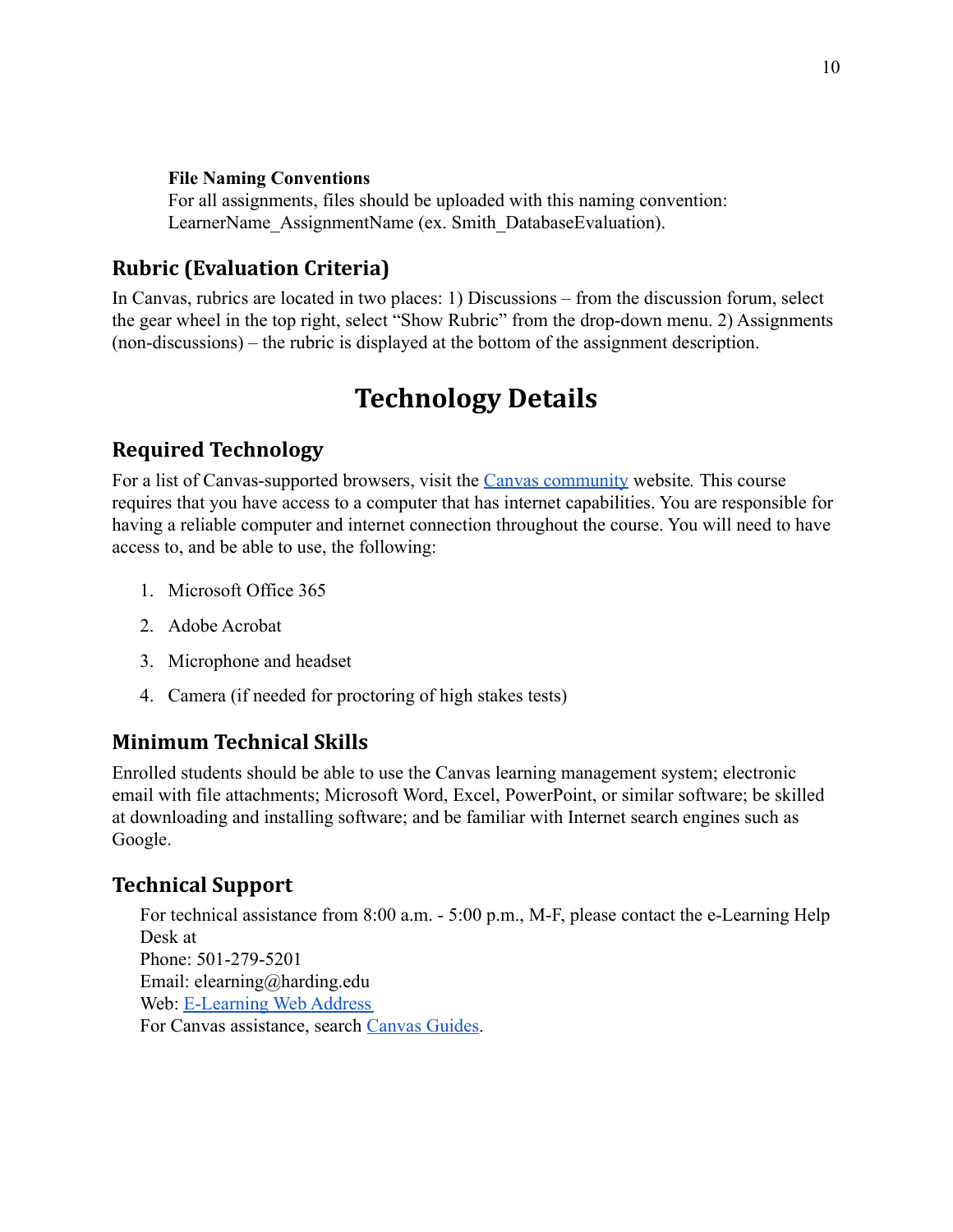# **Canvas, Internet or Technology Outage Policy**

As an online learner, you must be able to manage technical difficulties, as power outages, connection problems, and other technical issues are always a possibility. Technology will sometimes fail; for this reason, it is advisable to complete your assigned work prior to the due date.

If you experience a power outage, Internet service outage, LMS (Canvas), or other technical issues, you are held responsible for completing your assigned work in a timely manner. Harding University is not responsible for the student's access to a working computer or reliable Internet service. An Internet outage or computer issue is not an excuse for late work. A backup plan for reliable Internet service and a working computer is prudent. Should you experience any such issues, communicate with your instructor in a timely manner.

If your instructor experiences a power outage, Internet service outage, LMS (Canvas), or other technical issues that significantly affect the timing of online assignments, grading assignments, or significantly interferes with the instructor/student communication channel, adjustments to due dates will be made.

# **Policies, Procedures, & Support Services**

# **Drop/Add Dates**

Please see Pipeline or contact the Registrar's office (registrar@harding.edu) for the drop/add refund schedule.

# **Academic Support Services**

Harding offers a wide variety of academic support services. While this list is not all-inclusive, the following links may be useful to students (some services may not be applicable for graduate or professional students):

- [Library](https://library.harding.edu/index)
- [Testing](https://www.harding.edu/testing)
- [Tutoring](https://www.harding.edu/academics/academic-support/arc)
- [Writing Center](https://www.harding.edu/academics/colleges-departments/arts-humanities/english/writing-lab)

# **Student Support Services**

Harding offers a wide variety of student support services. While this list is not all-inclusive, the following links may be useful to students (some services may not be applicable for graduate or professional students):

- [Advising](https://catalog.harding.edu/preview_program.php?catoid=46&poid=6988&hl=%22advising%22&returnto=search)
- [Registration](https://www.harding.edu/registrar/registration)
- [Financial Aid](https://www.harding.edu/finaid)
- [Student Life](https://www.harding.edu/student-life)
- [Counseling](https://www.harding.edu/academics/academic-support/counseling-center)
- [Career Services](https://www.harding.edu/academics/academic-support/career)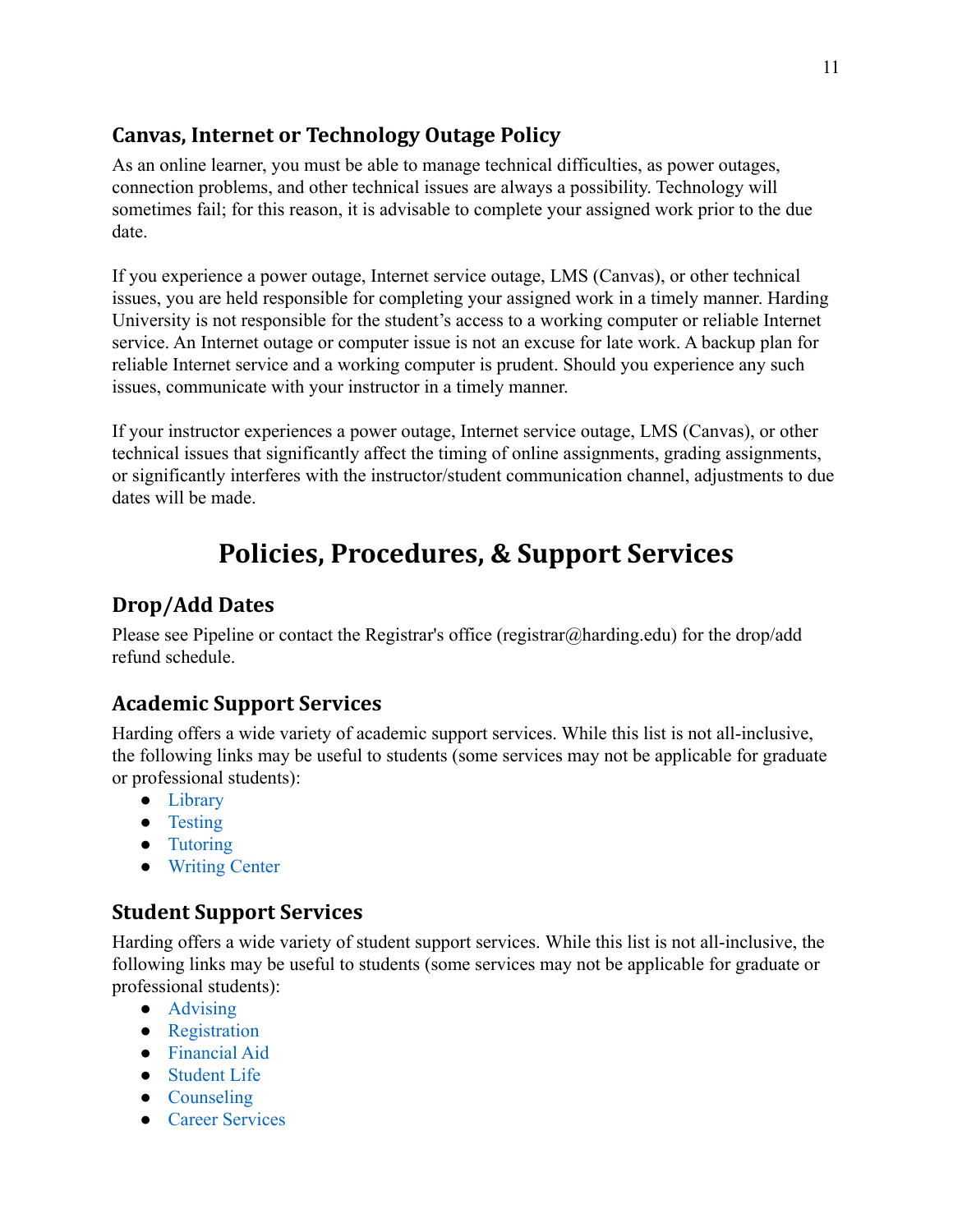## **Students with Disabilities**

It is the policy for Harding University to accommodate students with disabilities, pursuant to federal and state law. Therefore, any student with a *documented disability* condition (e.g. physical, learning, or psychological) who needs to arrange reasonable accommodations, must contact the instructor and the Office of Disability Services and Educational Access at the *beginning* of each semester. If the diagnosis of the disability occurs during the academic year, the student must self-identify with the Office of Disability Services and Educational Access *as soon as possible* in order to get academic accommodations in place for the remainder of the semester. The Office of Disability Services and Educational Access is located in Room 226 in the Student Center, telephone, (501) 279-4019.

Since some students in online courses will not have access to the Office of Disability Services and Educational Access located on the Searcy campus, the student must self-identify with the instructor of the course and submit documentation by fax (501-279-5702) or mail (915 E. Market Ave., Box 12268, Searcy, AR 72149-5615) to the Office of Disability Services and Educational Access on the Searcy campus. The necessary forms are available at the [Student Life Disabilities](https://www.harding.edu/student-life/disabilityservices) [Services Website](https://www.harding.edu/student-life/disabilityservices). Upon receiving the appropriate documentation approved by ADA guidelines, academic accommodations may be set up by the instructor via a telephone conference with the Director of Disability Services and Educational Access. If you have questions, please contact the Office of Disability Services and Educational Access at DisabilityServices@harding.edu or (501) 279-4019.

Since students on an international campus will not have access to the Office of Disability Services and Educational Access located on Harding University's Searcy campus, the student must self-identify with the International Studies office prior to being accepted for a semester abroad. Reasonable academic accommodations (e.g. extended time on tests, a quiet room/no distractions for testing, etc.) may be made by the faculty on an international campus. However, a doctor's statement will be required for a physical or psychological disability stating that the student is capable of fully participating in the rigorous travel itinerary (group and independent travel) as well as intense academics the semester he/she is abroad.

## **Learning Management System**

This course will be facilitated using Canvas, the Learning Management System used by Harding University. Canvas sends an email confirmation to your Harding University email once an assignment is graded or an announcement is posted. Canvas can be accessed using [Harding's](https://harding.instructure.com/login) [Canvas Login.](https://harding.instructure.com/login) For additional information relating to Canvas, including tutorials, and supported web browsers, please visit [Harding's IST Canvas page](https://www.harding.edu/ist/canvas) or [Instructure Canvas Help Center.](https://community.canvaslms.com/docs/DOC-10461-supported-web-browsers)

Click here for [Instructure Canvas Accessibility](https://www.canvaslms.com/accessibility) and [Privacy Policies.](https://www.instructure.com/policies/privacy)

## **Academic Integrity**

A key component to online education is the integrity of the students. Harding University and the instructor assume the students will not engage in dishonest activity while taking this course.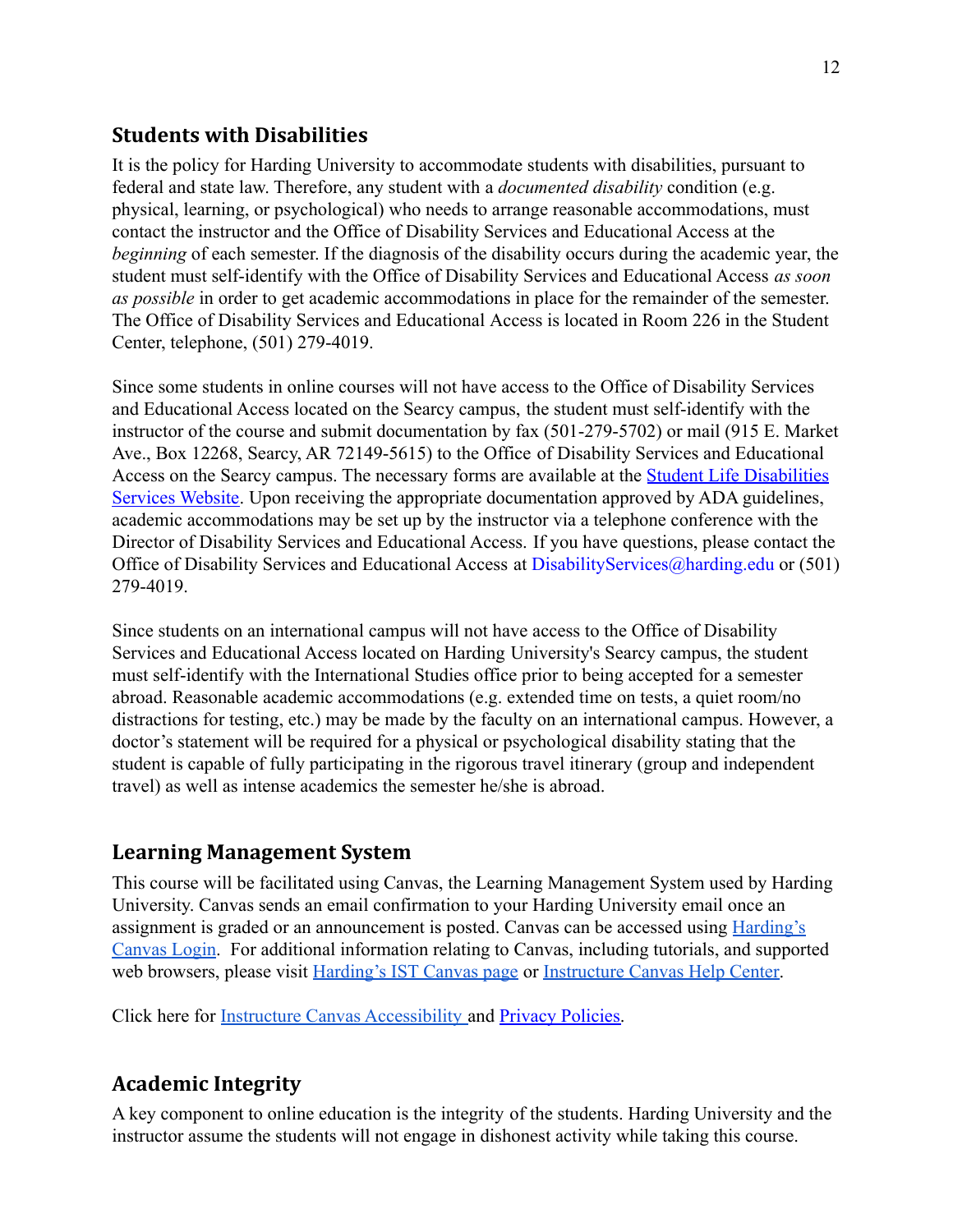Copying another person's work and claiming it as your own is cheating and unethical, this includes recycling old papers or rewording online articles. The student must answer all written responses in his or her own words. Quotations from other sources must be documented appropriately and kept at a minimum. Below is the official academic integrity statement from the university:

Honesty and integrity are characteristics that should describe each one of us as servants of Jesus Christ. As your instructor, I pledge that I will strive for honesty and integrity in how I handle the content of this course and in how I interact with each of you. I ask that you join me in pledging to do the same.

Academic dishonesty will result in penalties up to and including dismissal from the class with a failing grade and will be reported to the Assistant Vice President for Academic Affairs. All instances of dishonesty will be handled according to the procedures delineated in the [Harding University catalog.](https://catalog.harding.edu/content.php?catoid=46&navoid=3659)

In the event that cheating or plagiarism occurs, I will be forced to initiate a misconduct report and implement one of the following sanctions (as per the university catalog):

Class A Sanctions (Course Level)

- 1. Repeating of the assignment or completion of an additional assignment, with possibly less credit awarded in either case.
- 2. Lowering the grade on the test or assignment, possibly to "F" or zero.
- 3. Lowering the grade for the course, possibly to "F."
- 4. Immediate removal from the course with either a "W" or an "F" placed on the transcript.

If I discover plagiarism or cheating, the guilty or suspected student will not need to provide me with a defense. I will submit a misconduct report to Academic Affairs and notify the student. Each student has the right to appeal the report with Academic Affairs, but I will not tolerate cheating or plagiarism at all at the course level. Although I will file a report, I will decide which sanction to use based on the severity of the offense.

A good rule of thumb, do not cheat or plagiarize! If you have any questions about what that means, consult the catalog under "Ethical Standards" and "Academic Integrity Policy."

## **Referencing Information**

Turabian is the required writing format for online Bible classes. You can find information about using [Turabian](https://www.chicagomanualofstyle.org/turabian/citation-guide.html) on their website.

If a source is questionable, e.g., Wikipedia, other wikis, ask.com, answers.yahoo.com, etc., please contact your professor for clarity and permission before using a source that falls outside the scope of traditional academic standards. It is also important that you show how these references assisted your academic work; so make sure you reference your sources in every assignment you submit, no matter how mundane the assignment may be. Failure to properly and completely cite your sources may constitute plagiarism or cheating, as delineated in the Academic Code of Conduct. Bottom line, remember these two simple rules: 1) give credit where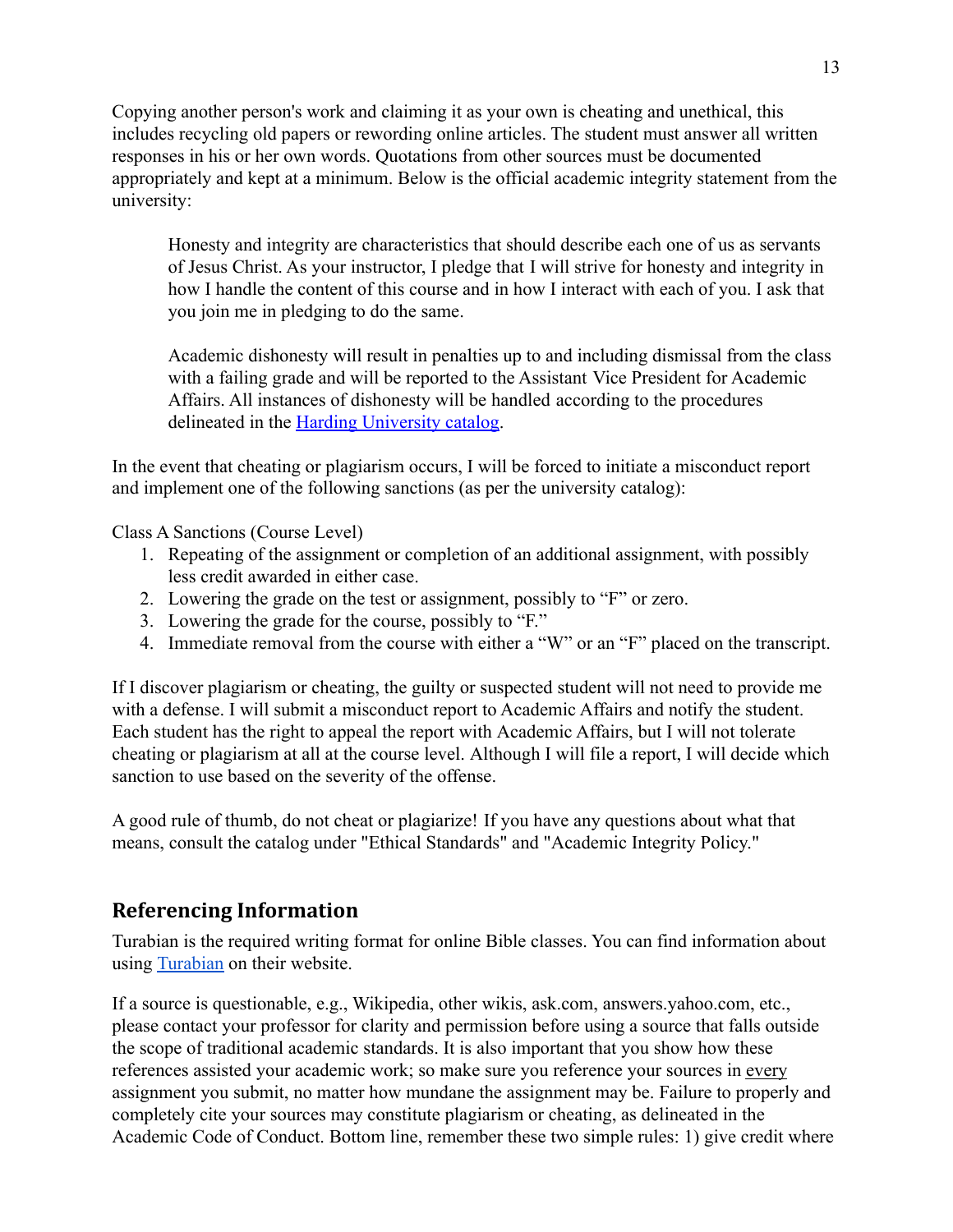credit is due, and 2) if it isn't your words, ideas, or thoughts, it is someone else's and needs to be cited.

[The Harding University Writing Center](https://www.harding.edu/academics/colleges-departments/arts-humanities/english/writing-lab) will help you review your plans for a paper, review a draft, revise a graded paper, or answer your questions about content, organization, style, tone, and documentation. To schedule an appointment with the Writing Center, go to their [Appointment Scheduler](https://harding.mywconline.com/) or you can ask questions via email at [HardingUniversityWritingCenter@gmail.com](mailto:HardingUniversityWritingCenter@gmail.com)**.**

# **Code of Academic Conduct**

Students of Harding University are expected to be honorable and to observe standards of academic conduct appropriate to a community of Christian scholars. Harding University expects from its students a higher standard of conduct than the minimum required to avoid discipline. Harding expects its students to conduct themselves as responsible citizens in a Christian community. Enrollment at the University is viewed as a privilege that brings the attendant responsibilities and accountability. In order to encourage Christian living and growth, the University administers a student Code of Conduct. This code is provided to every student upon enrollment.

Upon registration to the University, students acknowledge and agree to abide by this code. Harding University reserves the right to refuse admission or dismiss students whose lifestyle is not consistent with the Christian principles for which Harding stands; and when the general welfare of the institution requires such action. Students suspended for disciplinary reasons during a semester may receive a grade of "F" in all courses for that semester. Please visit the appropriate Harding University Student Handbook ([undergraduate](https://www.harding.edu/assets/www/student-life/pdf/student_handbook.pdf) or [graduate/professional](https://www.harding.edu/assets/www/academics/colleges-departments/graduate-professional/pdf/graduateprofessional_handbook.pdf)) for further details.

# **University Assessment Statement**

Harding University, since its charter in 1924, has been strongly committed to providing the best resources and environment for the teaching-learning process. The board, administration, faculty, and staff are wholeheartedly committed to full compliance with all Criteria of Accreditation of the Higher Learning Commission as well as standards of many discipline-specific specialty accrediting agencies. The university values continuous, rigorous assessment at every level for its potential to improve student learning and achievement and for its centrality in fulfilling the stated mission of Harding. Thus, a comprehensive assessment program has been developed that includes both the academic units and the administrative and educational support units. Course-specific student learning outcomes contribute to student achievement of program-specific learning outcomes that support student achievement of holistic university learning outcomes. All academic units design annual assessment plans centered on measuring student achievement of program learning outcomes used to sequentially improve teaching and learning processes. Additionally, a holistic assessment of student achievement of university learning outcomes is coordinated by the university Director of Assessment used to spur continuous improvement of teaching and learning.